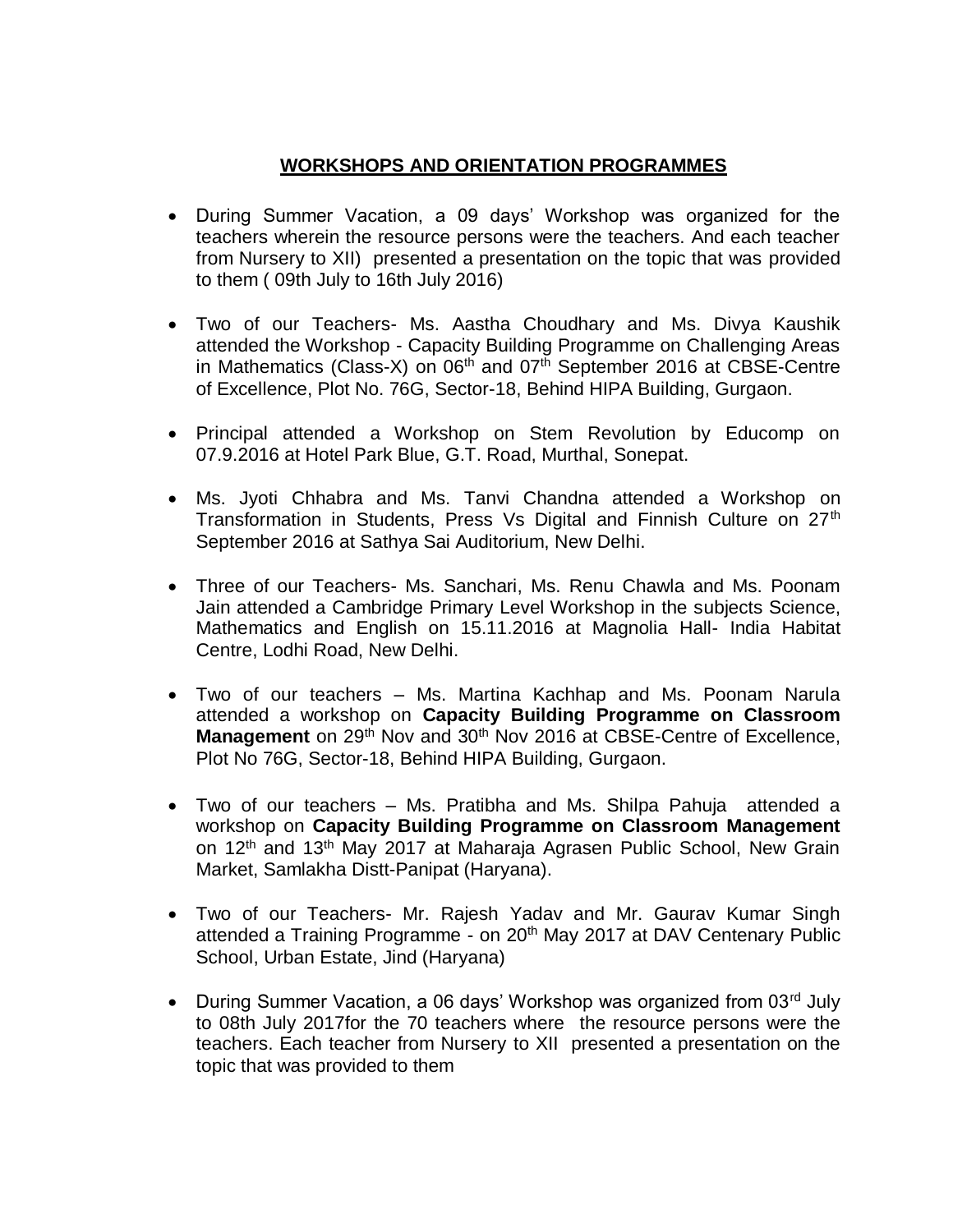- One of our Teachers- Mrs. Rupinder attended a workshop on 'Nurturing Young Mind' on 29.7.2017 at Bright Scholar School, Sector-10, Raipur, Sonepat-131001
- Ms. Suchismita Chakraborty and Mrs. Rupinder attended a Workshop on The Science of Language on 26.9.2017 at Sonepat (Haryana),
- Two of our Teachers- Mr. Parmod Kaushik and Mrs. Sushma Rai attended a Workshop on Remodelled Assessment Structure-X on 27.9.2017 at Delhi Public School, Bahalgarh, Meerut Road, Sonepat (Haryana).
- 40 Teachers attended a Training workshop conducted by Dr. P. Vishwas form the CBSE on 22th July and 23<sup>rd</sup> July 2017 at Rauang Public School, Ganaur.
- Two of our teachers Mrs. Jessy Sathyan and Ms. Susmita Sarkar attended a workshop on Capacity Building Programme on Social Science –Class-X on 29th and 30th November 2017 at Gurukul Sr. Sec School, Matindu, The Kharkhoda, Sonepat (Haryana)
- 05 teachers attended a workshop on Vedic Mathematics conducted by Mr. Rakesh Bhatiya at Apollo International School, Patti Kalyana in the month of March 2018.
- 03 teachers from Examination Department and 02 Co-ordinators attended a workshop on "Remodelled Assessment on 17 Feb 2018, conducted by CBSE at Prelude Public School, Agra, Uttar Pradesh.
- 06 teachers attended a workshop on Education and Schooling, Understanding the Child and Multiple Intelligence on 16.6.2018 and 17.6.2018 at Sagar Restaurant, Sonepat
- During Summer Vacation, a 06 days' Workshop was organized from 04 July 2018 to 09 July 2018 for the teachers. Teachers presented their presentation on the topic that was provided to them.
- 09 teachers attended a workshop on Phonetics at Apollo International School, Karnal on 21 July 2018.
- All teachers attended a workshop on Interaction in English Language conducted by Ms. Anupama in our School on 14 Aug 2018.
- 25 Teachers attended a workshop on "Child Abuse" at Apollo International School, Pattikalyana on 22 Oct 2018.